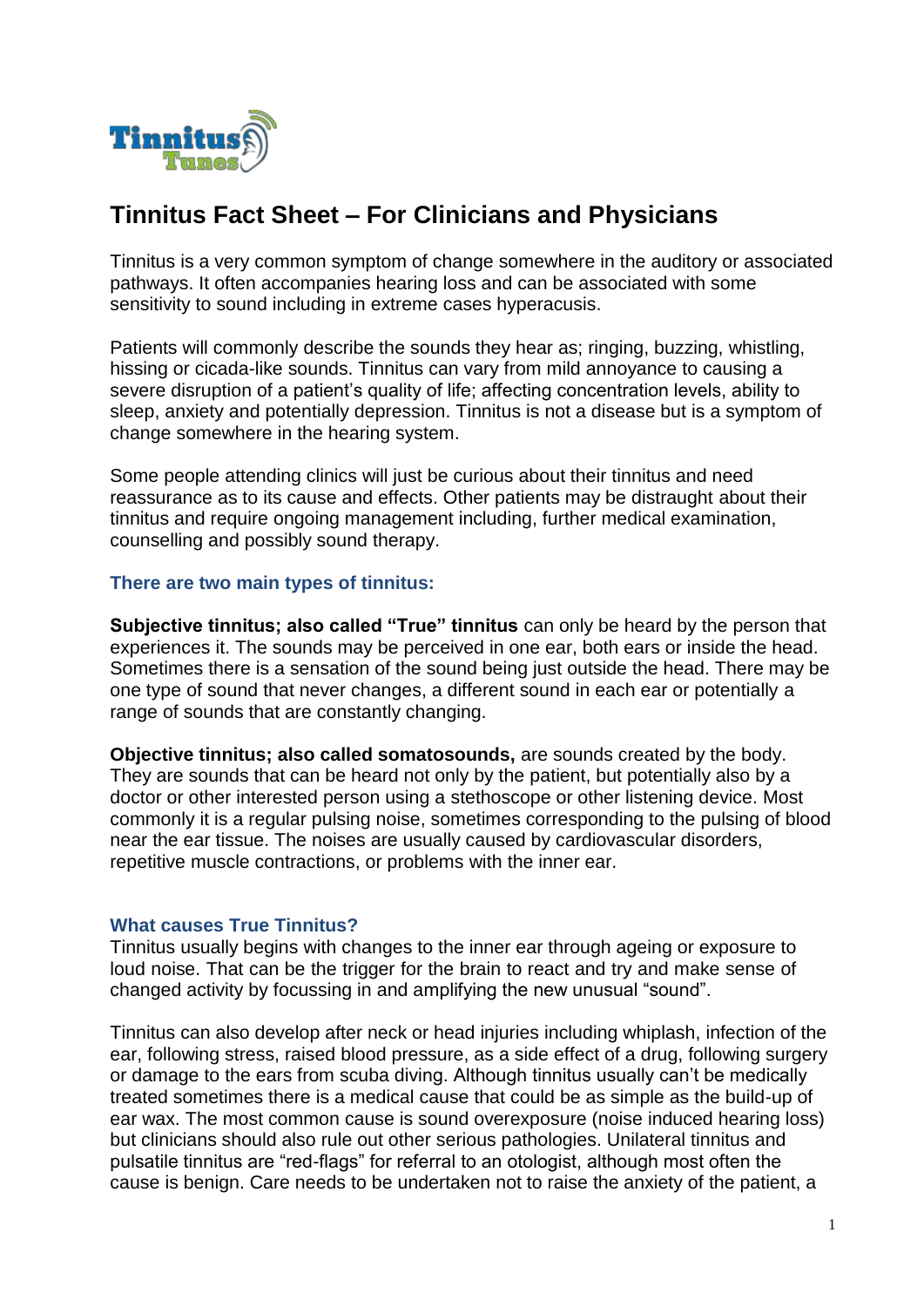simple message that you want to be sure of the cause of the tinnitus before progressing to treatment is needed at this stage.

Most tinnitus appears to be the consequence of the auditory system's interpretation of changed activity from within the hearing pathways. Increasing evidence from neural imaging suggests tinnitus is the result of a complex interplay between perception, memory, attention and emotion.

- $\Box$  Unevenness in the background output of the ear is exaggerated by the part of the brain involved in hearing. These hearing centres recycle and enhance what might have been a low level signal to start with.
- $\Box$  Paying attention to the tinnitus increases our ability to hear the tinnitus especially if it is associated with negative thoughts.
- $\Box$  Much of the severity of tinnitus relates to how patients react to the abnormal tinnitus sound. It is important for clinicians to be aware that stress or illness may be the catalyst to severe tinnitus.

#### **What treatment should be recommended?**

Appropriate treatment needs to be tailored to the individual. There are several steps you can take to help your patient.

We recommend those suffering from tinnitus should first discuss it with their family physician, with possible referral to an otologist to identify any underlying cause of tinnitus that requires to be treated medically. Usually there is no simple medical solution so a visit to an audiologist with an interest in tinnitus is recommended.

There are many therapies that can be implemented by a clinician and many simple solutions patients can try at home, we introduce some of those below and more information is available for you and your patient on the [www.tinnitustunes.com](http://www.tinnitustunes.com/) website.

# **Tinnitus therapies**

The ability to ignore, or adapt to the tinnitus can be the difference between tinnitus being intolerable to it being a minor annoyance.

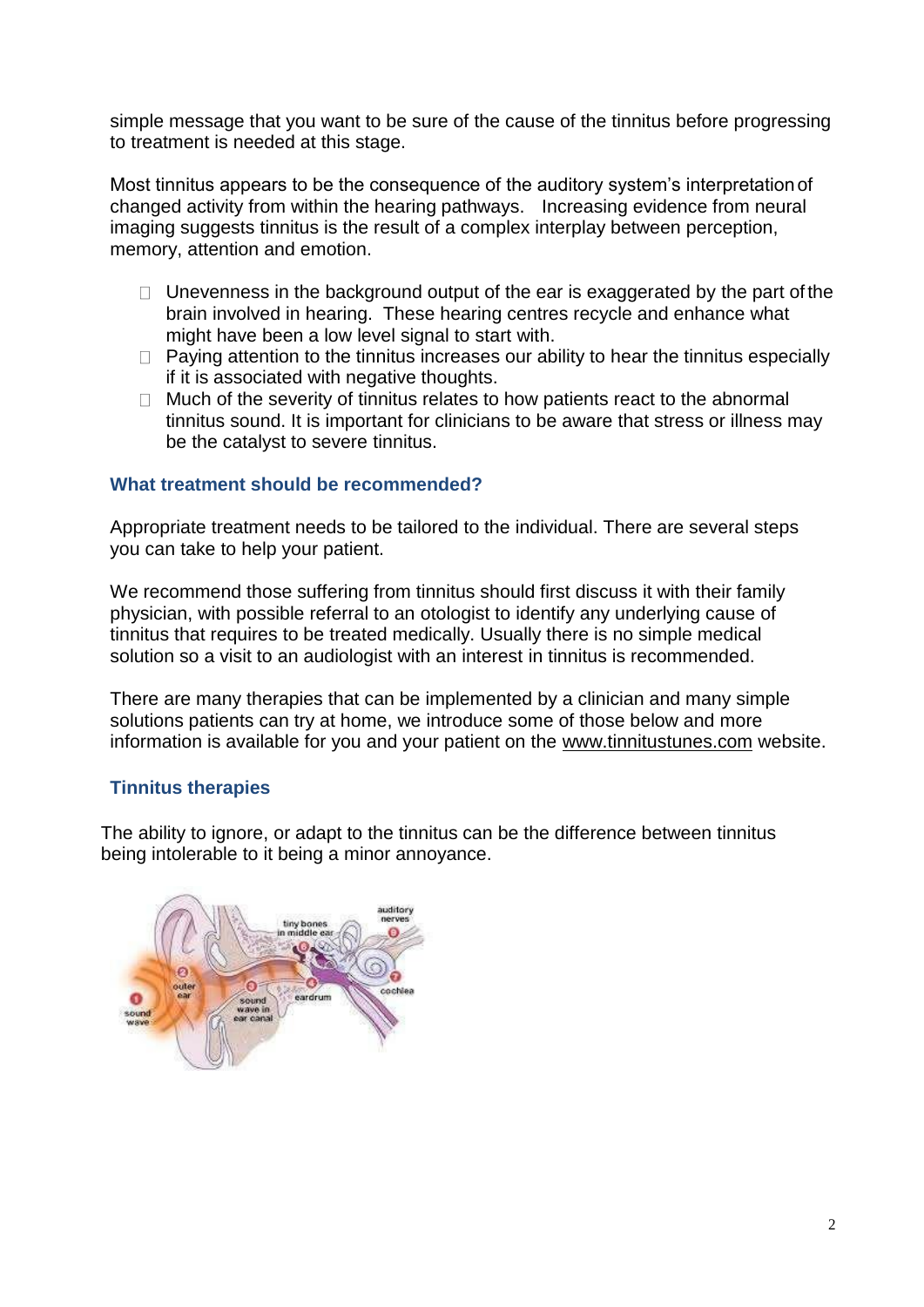The brain has an incredible ability to filter out unimportant sounds, while faint sounds that it considers significant are given more attention (e.g. distant sound of an ambulance siren in the din of traffic). If noises associated with tinnitus are viewed as important, threatening or annoying, the auditory system will more readily pay attention to them, making them seem even louder and a vicious circle is established. For this reason it is important to identify ways to assist clients to ignore tinnitus, and reduce their anxiety.

This is not easy because the hearing system automatically works to make tinnitus audible. But there are therapies that help to act against this. For mild tinnitus reassurance and evidence informed information is often all that is needed. For severe tinnitus a systematic program of therapy is most likely needed. The program may include hearing aids, sound therapy and psychological management. Tinnitus Tunes provides a range of resources and tools for clinicians to incorporate into your practice.

#### *Tinnitus education and therapy*

Sound therapy is the use of sound to improve tinnitus. There are many different approaches that can be used. Many clinicians will be familiar with masking and habituation based therapies. We recommend a combination of several techniques over five stages:

- 1. Education and relaxation
- 2. Seeking medical advice and input from tinnitus specialists
- 3. Partial masking
- 4. Brain retraining using the brain's natural plasticity
- 5. Adaptation and lifestyle changes to reinforce positive change to the patient's tinnitus.

Most sound therapies work by increasing activity from the ear so that the brain can become accustomed to sound mixed with tinnitus, reducing focus on the tinnitus. If the brain becomes accustomed to the sound generated externally, then it may also learn to ignore the tinnitus itself.

Sound therapy may consist of:

*Relaxation*; most of us can have a strong emotional response to certain types of sound and this approach can help us relax and reduce the stress often associated with tinnitus. Natural sounds and "broad band" music and sounds may be used. This can be effectively combined with the use of progressive relaxation techniques and positive visualisation.

*Masking*; this is using sound to make the tinnitus more difficult to hear and thus providing more control of the tinnitus. Masking may: totally cover, partially cover or mix with tinnitus. The sound provides relief and a degree of control over tinnitus. We believe the best volume of sound is the lowest-effective level for the individual.

*Attention refocussing including brain retraining*; by using attention capturing and interesting sounds, the tinnitus can be easier to ignore. Refocussing on interesting and enjoyable sounds can be a useful strategy.

*Adaptation*; using a range of sounds to progressively provide tinnitus relief and then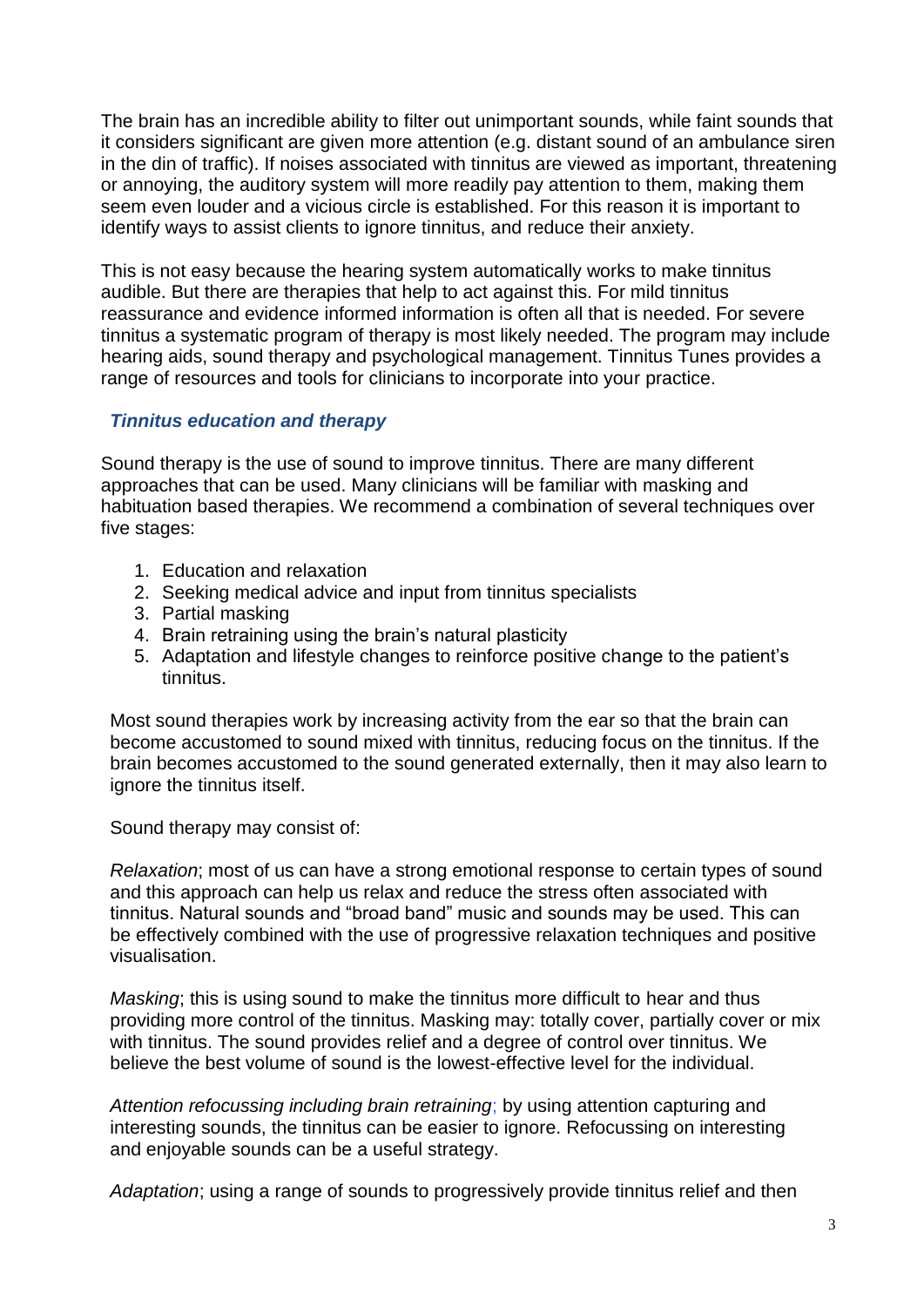improved ability to sustain tinnitus suppression. Long-term experience of an enriched soundscape may reduce the importance of tinnitus.

# *How is Sound therapy achieved?*

Audiologists specialising in tinnitus sound therapies can access hearing aid and sound therapy strategies and sounds by subscribing to [www.tinnitustunes.com/subscribe](http://www.tinnitustunes.com/subscribe)

*Hearing aids;* as well as helping hearing amplification of sounds or used in combination with broadband noise (e.g. pink noise) they should interfere with listening to the tinnitus. When hearing aids are paired with Bluetooth devices many sounds can be chosen to suit the patient.

*MP3 and smartphones;* can also playback recorded sounds to make the tinnitus less audible. Sounds can be downloaded to a patient's smartphone or MP3 player. Choosing appropriate headphones and volume controls can help especially if clients have a hearing loss.

#### **Bedside sound generators and pillow speakers**

Tinnitus can often be particularly disturbing at night, and make it difficult for your patients to sleep. Bedside sound generators are available which can play a number of different masking sounds (e.g. static, rainfall, ocean or surf). Pillow speakers can be used so that others in the room do not hear the sounds. Pillow speakers plug into the standard headphone socket of an MP3 player or bedside sound generator and can be slipped under the listener's pillow. Some people find using small wireless earbuds a good option.

# **Counselling and information.**

Counselling is critical for treatment success. How patients think and react to tinnitus can have a powerful effect on how much of a problem it is. The [www.tinnitustunes.com](http://www.tinnitustunes.com/) website has a full suite of information, podcasts, video clips and sound libraries to provide you with many tools. We also provide a weekly email update service for patients that include information on the latest tinnitus research, case studies and a proactive action step to help the patient take control of their tinnitus. Tinnitus Tunes partners with you to extend and enhance your practice.

- Knowledge typically the more patients understand about tinnitus and what triggers or exacerbates their tinnitus, the more they can reduce its impact.
- Goal-setting a key part of improving the quality of their life is for patients to take control.
- Sleep hygiene simple techniques will improve their sleep quality which in turn will greatly improve other aspects of their day to day living.
- Relaxation techniques this includes the use of progressive relaxation techniques, meditation and music.
- Attention control includes combining the counselling with specially developed brain training sounds available on the tinnitus tunes website.
- Communication strategies, to reduce the strain of your patient's hearing.

# **Diet & Medication**

Some foods, drinks and medicines, appear to make tinnitus worse for some people,